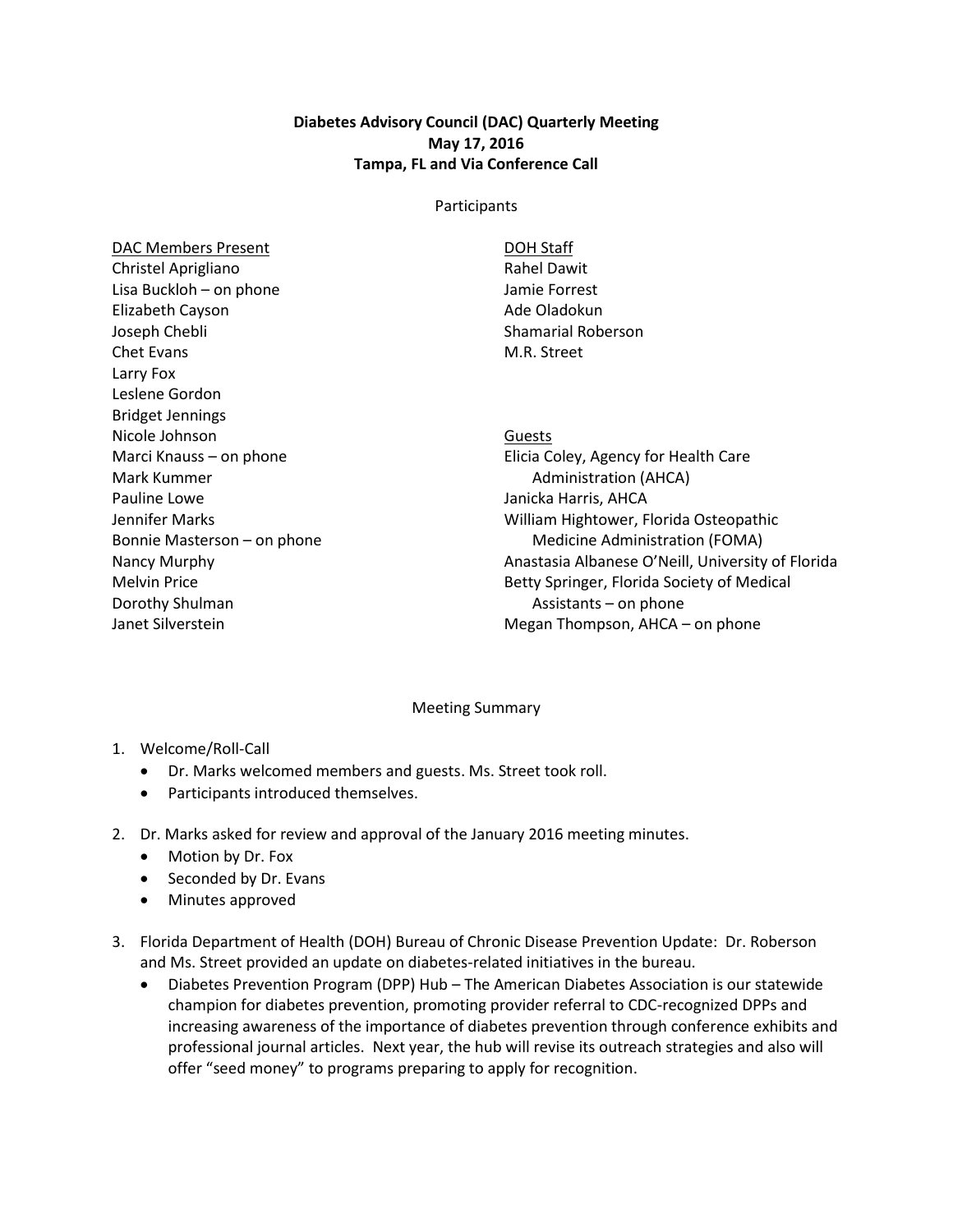- DPP Social Marketing Campaign The University of South Florida is spearheading this initiative to raise awareness about prediabetes and the Diabetes Prevention Program. This campaign targets health plans (reasons for including DPP as a covered health benefit), providers (refer eligible patients to DPP), and persons at risk for prediabetes. Next year's project will continue some initiatives but will focus on an in-depth evaluation of the first two years' effectiveness.
- Diabetes Self-Management Education (DSME) Hubs Three health councils provide coordination for mini-grant funding and provision of technical assistance to organizations to improve access to quality DSME services. Funds can be used to (1) improve infrastructure such as training for staff and purchasing curriculum; (2) prepare to apply for ADA recognition or AADE accreditation; or (3) establish a satellite location. Next year we will tweak the mini-grant funding application to make it easier to match applicants with the services and support they need. We will also provide funds for a DSME via telehealth project. We plan to fund at least one distance (provider) site and one originating (consumer) site during 2016-2017, but have not finalized details of the funding opportunity announcement.
- DSME via Telehealth The Bureau has been working with HRSA, the State of Montana, and other partners to develop a webinar on using telehealth to provide DSME. The webinar is scheduled for June 21, 2:00 – 3:30 PM. A flyer is attached that includes registration information.
- 4. Agency for Health Care Administration (AHCA) Bureau of Medicaid Quality Update: Dr. Coley and Ms. Harris provided an update on diabetes-related initiatives in AHCA. A hand-out is attached. Highlights include:
	- Statewide Medicaid Managed Care
		- o Successfully completed in 2014
		- o Two components:
			- Medicaid Managed Medical Assistance Program
			- ◆ Long Term Care
	- Focused study on Diabetes
		- o Did not have too much information as it related to disease management
		- o Conducted a study/survey at the health plan level to determine what was being done
		- o Used FY14/15 to align with DOH and DSGI timeframe
	- One plan selected diabetes (A1C testing and comprehensive diabetes care) for their PIP
	- Procedure codes for DSME reimbursement:
		- $\circ$  G0108 individual classes
		- $\circ$  G0109 group classes
- 5. Department of Management Services (DMS) Division of State Group Insurance (DSGI) Update: Ms. Street provided information about a DPP pilot program that was launched in Leon County in April 2016. The purpose is to measure effectiveness of the DPP when offered to state employees. The pilot project includes 200 participants (plus a waiting list of 40) who live or work in Leon County. Participants are equally divided between Capital Health Plan (CHP) members and Florida Blue members. The full, one-year program is provided at no cost to participants. Partners include DOH, DMS DSGI, Florida Blue, and Capital Health Plan.
- 6. Public Comment
	- No public comment.